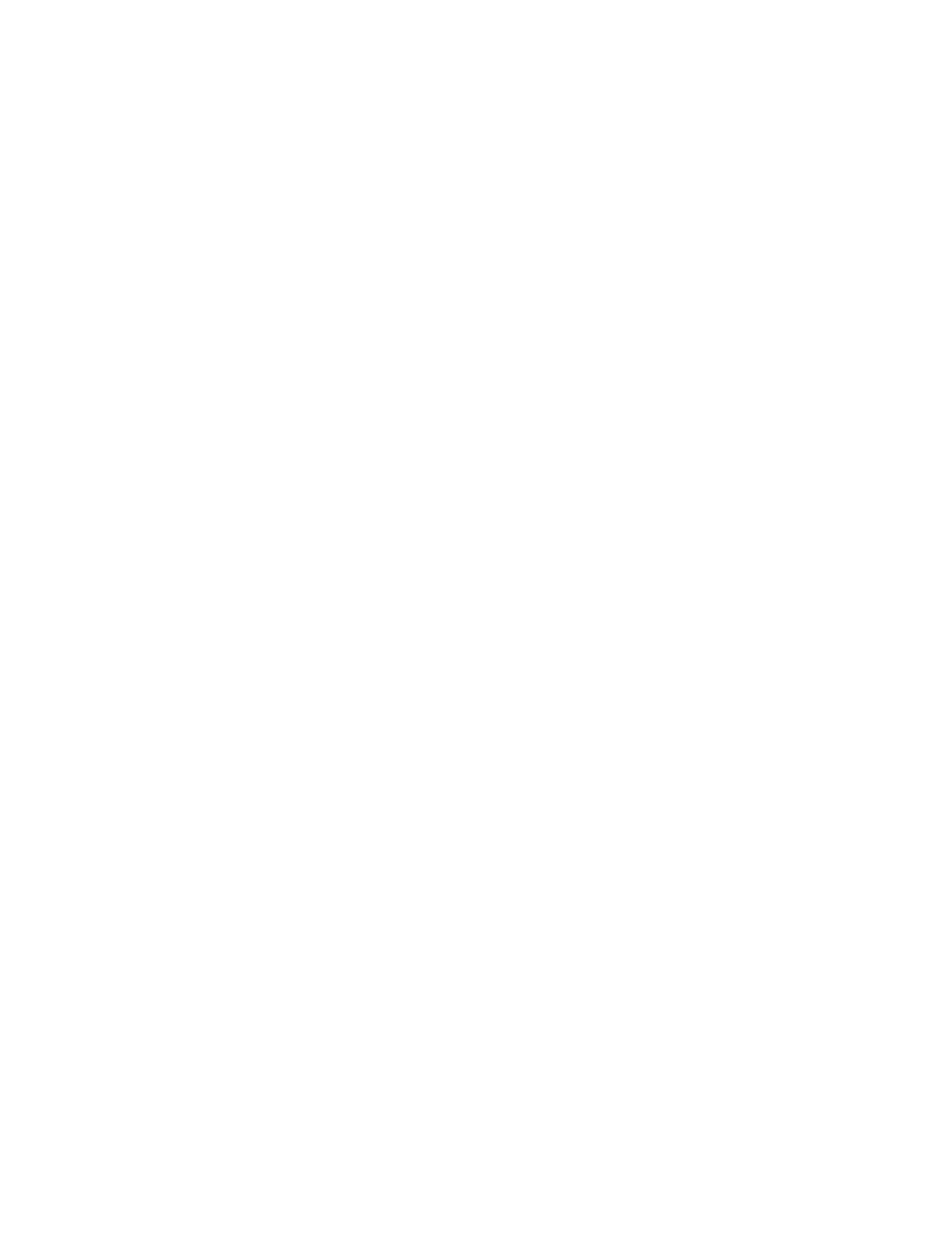THE GLOBAL MANAGEMENT SERIES

# **Enterprise: Concepts and Issues**

**Norin Arshed and Mike Danson**

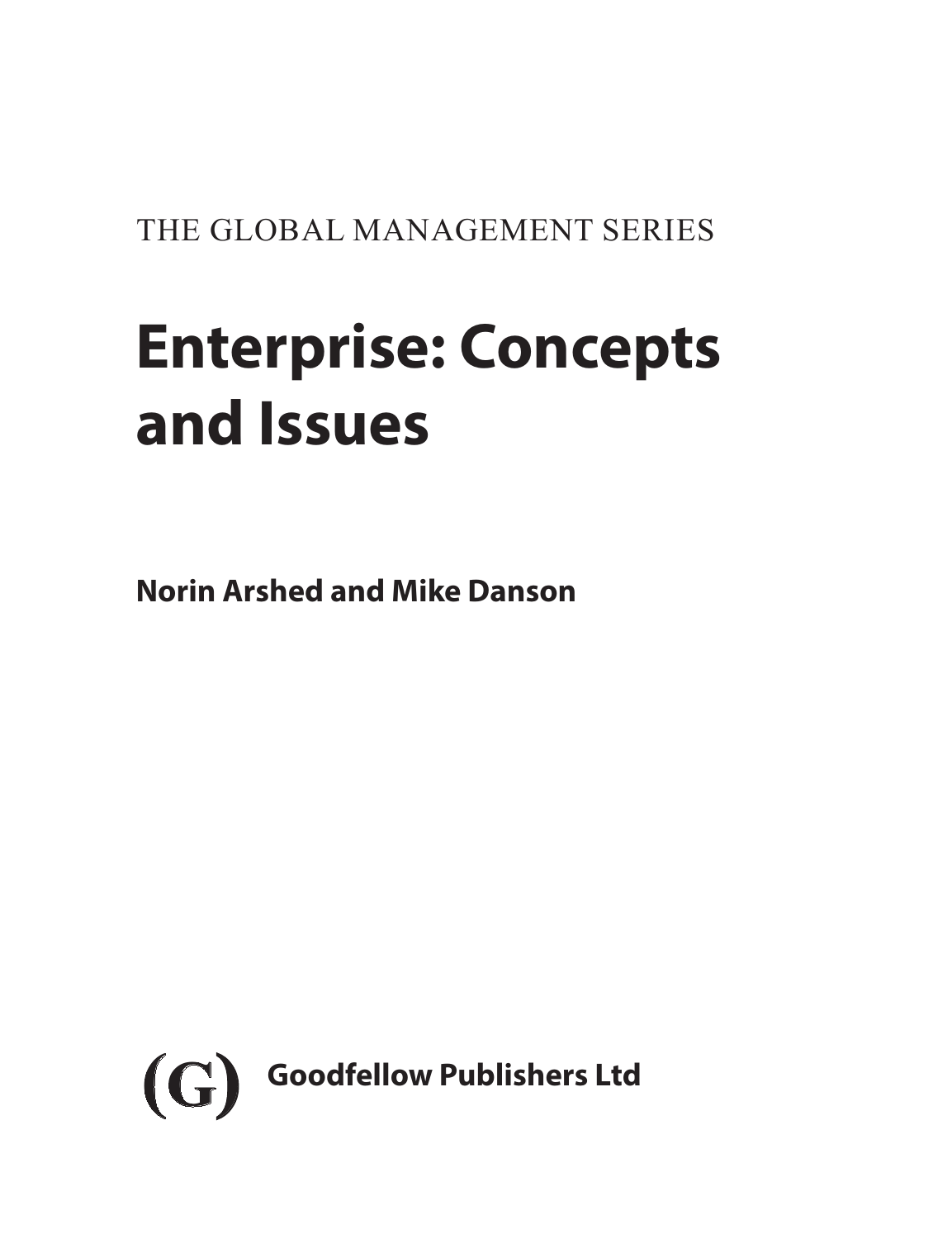Published by Goodfellow Publishers Limited, **(G)** Published by Goodfellow Publishers Limited<br>26 Home Close, Wolvercote, Oxford OX2 8PS http://www.goodfellowpublishers.com

British Library Cataloguing in Publication Data: a catalogue record for this title is available from the British Library. Library of Congress Catalog Card Number: on file.

ISBN: 978-1-910158-77-7

Copyright © Norin Arshed and Mike Danson, 2016

All rights reserved. The text of this publication, or any part thereof, may not be reproduced or transmitted in any form or by any means, electronic or mechanical, including photocopying, recording, storage in an information retrieval system, or otherwise, without prior permission of the publisher or under licence from the Copyright Licensing Agency Limited. Further details of such licences (for reprographic reproduction) may be obtained from the Copyright Licensing Agency Limited, of Saffron House, 6–10 Kirby Street, London EC1N 8TS.

All trademarks used herein are the property of their repective owners, The use of trademarks or brand names in this text does not imply any affiliation with or endorsement of this book by such owners.

 $\bigcirc$  Design and typesetting by P.K. McBride, www.macbride.org.uk

Cover design by Cylinder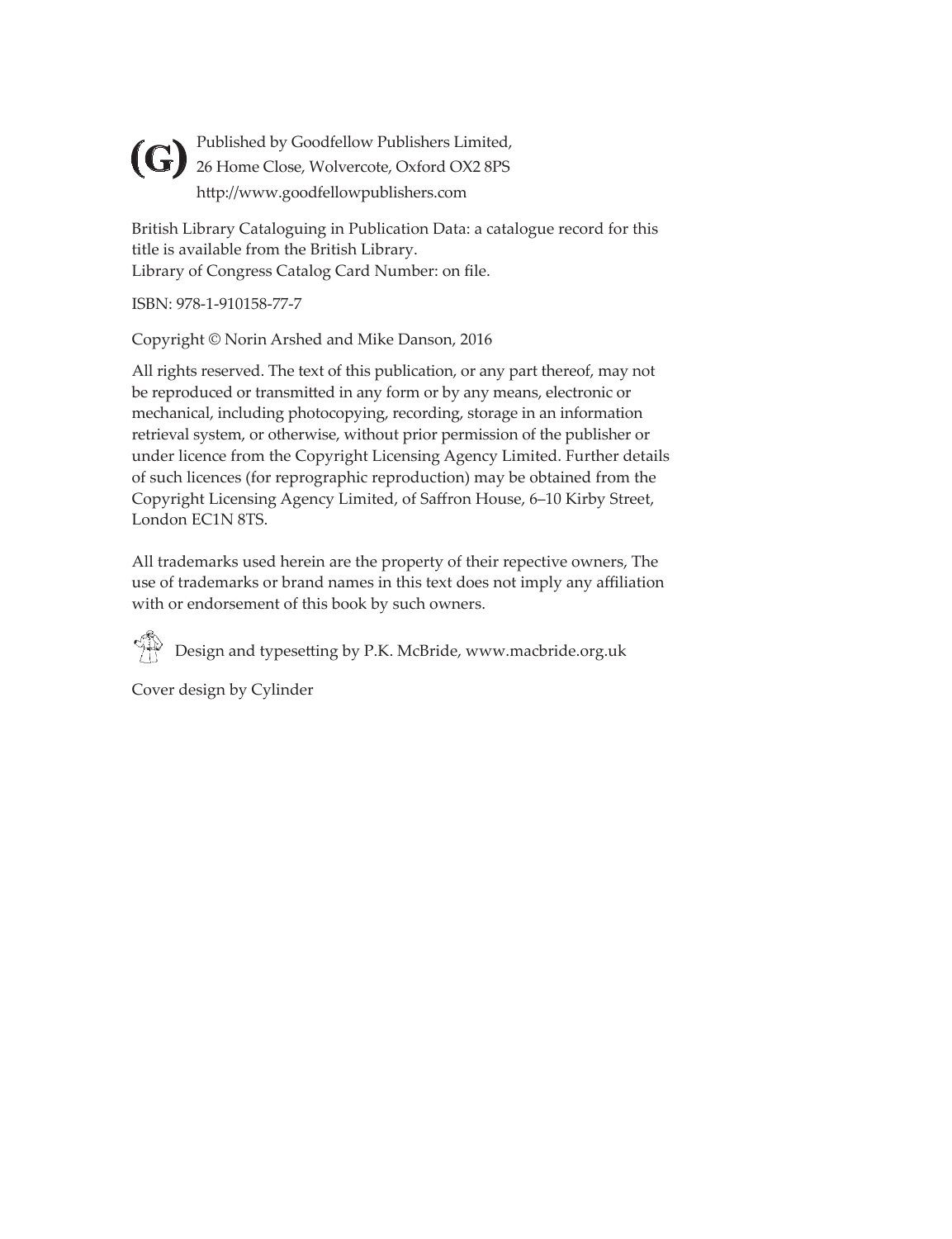## **Contents**

|                   | <b>Acknowledgements</b>                                                                               | vi  |
|-------------------|-------------------------------------------------------------------------------------------------------|-----|
|                   | <b>Biographies</b>                                                                                    | vii |
|                   | Preface                                                                                               | X   |
| 1                 | <b>Understanding Entrepreneurship: An introduction</b><br>Mike Danson and Norin Arshed                | 1   |
| $\overline{2}$    | <b>Economic Theories of Entrepreneurship</b><br>Julie McFarlane                                       | 15  |
| 3                 | <b>Creativity, Innovation and Entrepreneurship</b><br>Julie McFarlane                                 | 35  |
| 4                 | <b>Diversity in Entrepreneurship</b><br>Harveen Chugh and Michelle Nguyen                             | 55  |
| 5                 | <b>Social Entrepreneurship</b><br>Linda McGilvray with Lloyd Parker, Patrick Quinn and Diarmuid Cowan | 73  |
| 6                 | <b>Corporate Entrepreneurship</b><br>Lai Hong Ng                                                      | 93  |
| $\overline{7}$    | <b>Family Business</b><br><b>John Sanders</b>                                                         | 113 |
| 8                 | <b>Entrepreneurial Leadership</b><br>UmmeSalma Mujtaba                                                | 131 |
| 9                 | <b>International Entrepreneurship and Growth</b><br>Yen Tran and Spiros Batas                         | 157 |
| 10                | <b>Exit: Failure and Success</b><br>Jaydeep Pancholi and Norin Arshed                                 | 179 |
| 11                | <b>Enterprise Policy</b><br>Norin Arshed and Mike Danson                                              | 197 |
| $12 \overline{ }$ | <b>Business Ethics</b><br>Jane Queenan                                                                | 213 |
|                   | Index                                                                                                 | 229 |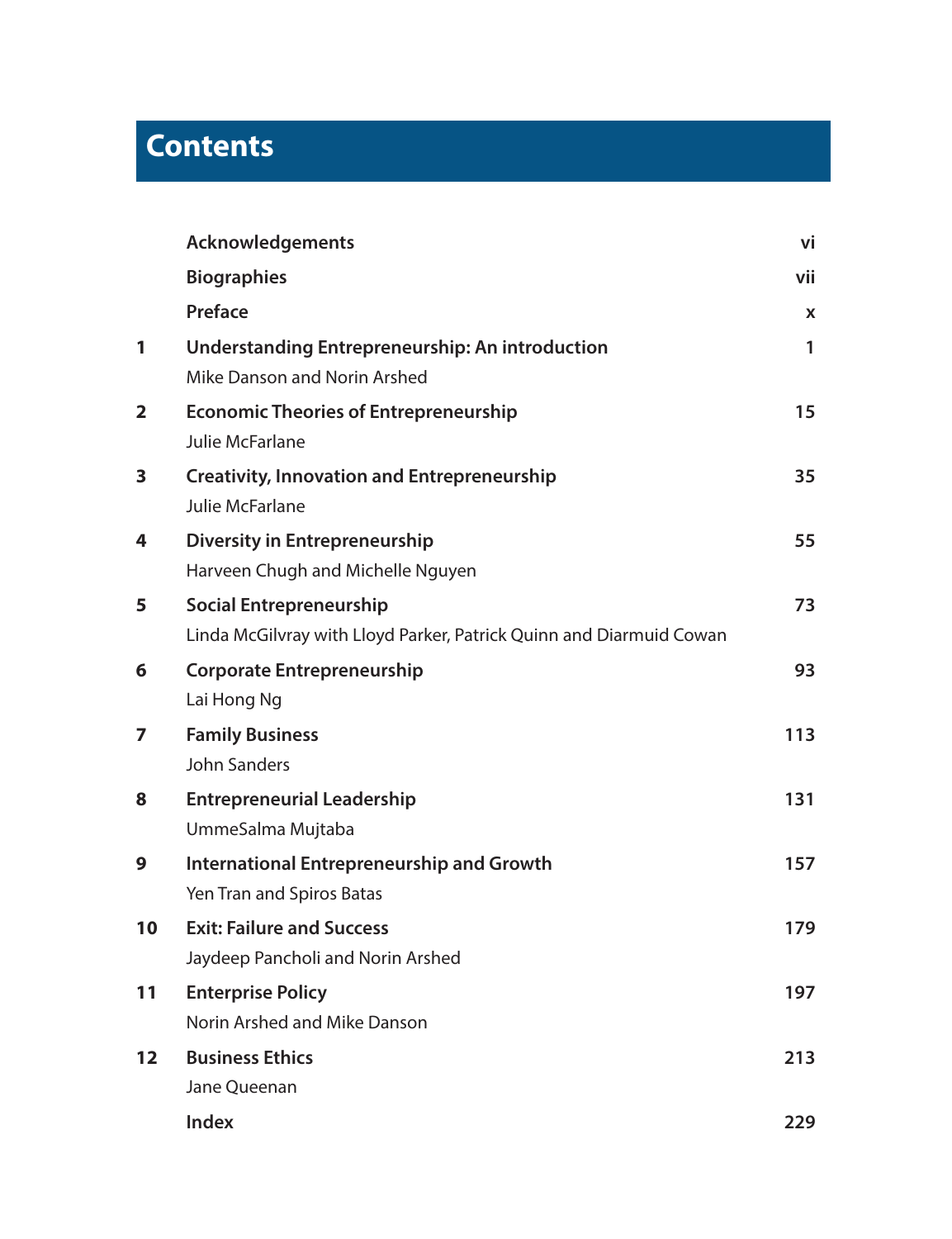## **Acknowledgments**

We are grateful to all those who helped shape the text especially our authoring team who deserve special mention. Conceiving, writing and rewriting each contribution has stretched some to the limit and all to deliver with humour and patience a valuable and coherent set of chapters. We welcome your individual and collective efforts in meeting the tight, if not impossible, deadlines. To our colleagues at Goodfellow Publishers, we remain indebted for their encouragement, support and advice.

*NA and MD* 

#### **Dedications**

We would like to thank our colleagues who helped in writing this book.

*NA and MD*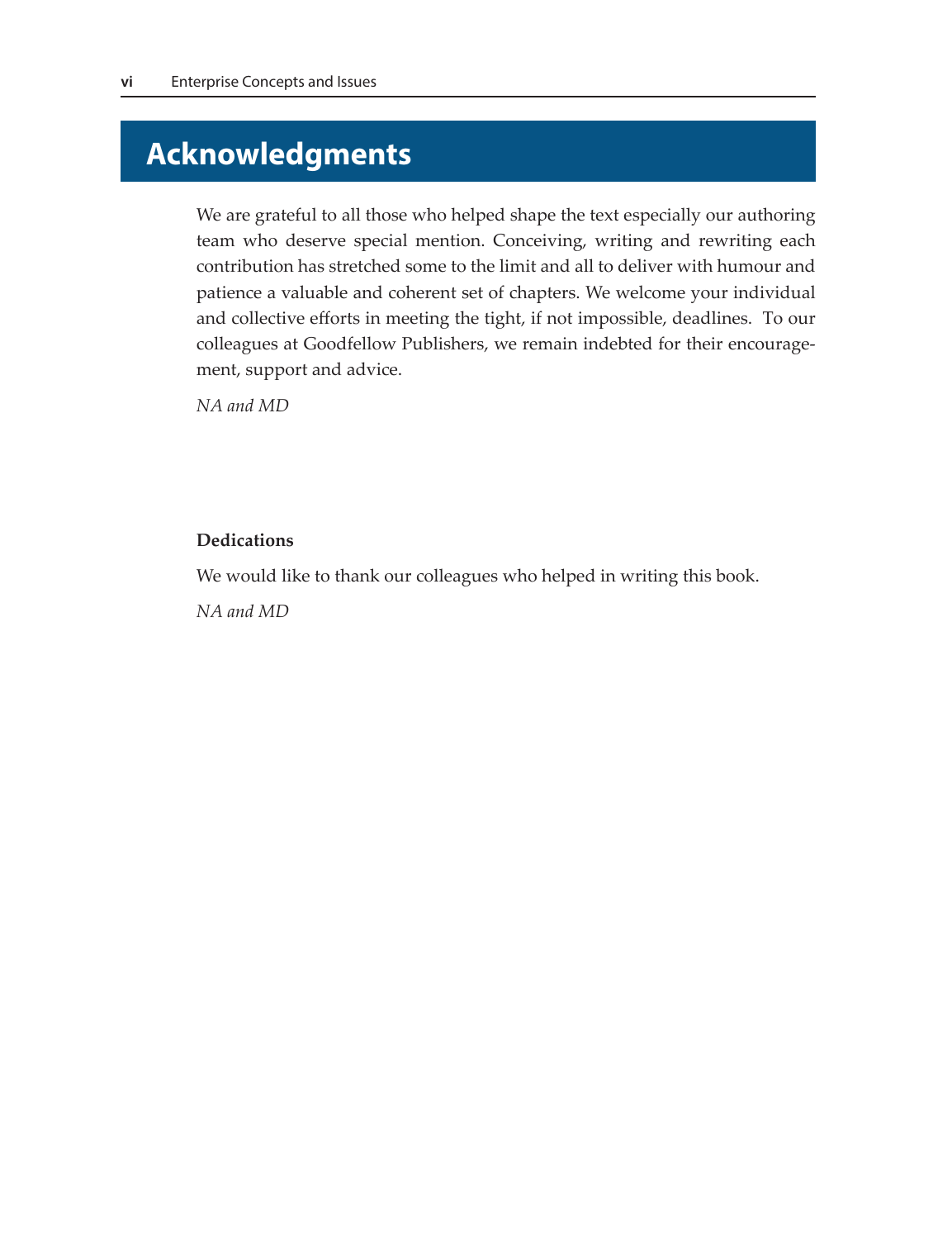## **Biographies**

**Norin Arshed** is Programmes Director for the Leadership and Organisational Performance suite of MSc programmes in the Department of Business Management at Heriot-Watt University. She is an economist by background with professional experience both in the public and private sectors. Her work concentrates on enterprise policy, in particular, the role and contribution from those closely linked to the formulation process (ministers and civil servants), whilst also examining how enterprise policy is implemented (national, regional and local economic development agencies), and how entrepreneurs/SMEs experience and utilize such policy initiatives. Institutional theory is the theoretical lens used to highlight the dynamics of the enterprise policy process in her work.

**Harveen Chugh** is a consultant in entrepreneurship for start-ups and growing companies. She specialises in working with HE students and graduates to provide mentoring and coaching. She has consulted to the UK government on the Sirius graduate entrepreneurs programme and she was formerly a Lecturer in Entrepreneurship and Strategy at Royal Holloway University of London. Harveen gained her PhD in entrepreneurship from Imperial College London and has published research on entrepreneurial learning, feedback and university start-ups. As an ethnic minority female of Indian origin, Harveen champions diversity in entrepreneurship and supports organisations such as Girls Talk London and London Geekettes.

**Mike Danson** is Professor of Enterprise Policy at Heriot-Watt University and has worked widely on issues about urban and regional economic development, island and rural economies and enterprises, demographic change, volunteering, Gaelic, microbreweries and poverty. He has published 13 edited books and over 200 papers. He has advised parliaments, governments, and such organisations as the OECD, European Commission, Scottish Enterprise. Mike was recently awarded the prize for the best book in regional studies and graduated with the first DLitt from the University of the West of Scotland in 2012. He is Treasurer of the Academy of Social Sciences.

**Lai Hong Ng** is an Associate Professor in Marketing in the School of Management and Languages at Heriot-Watt University Malaysia. She has extensive experience in administration and teaching with a career that spans over 17 years across higher education institutions in Malaysia and UK. She teaches marketing and management courses to both undergraduate and post-graduate students. Her past research efforts have focused on services marketing, teaching and learning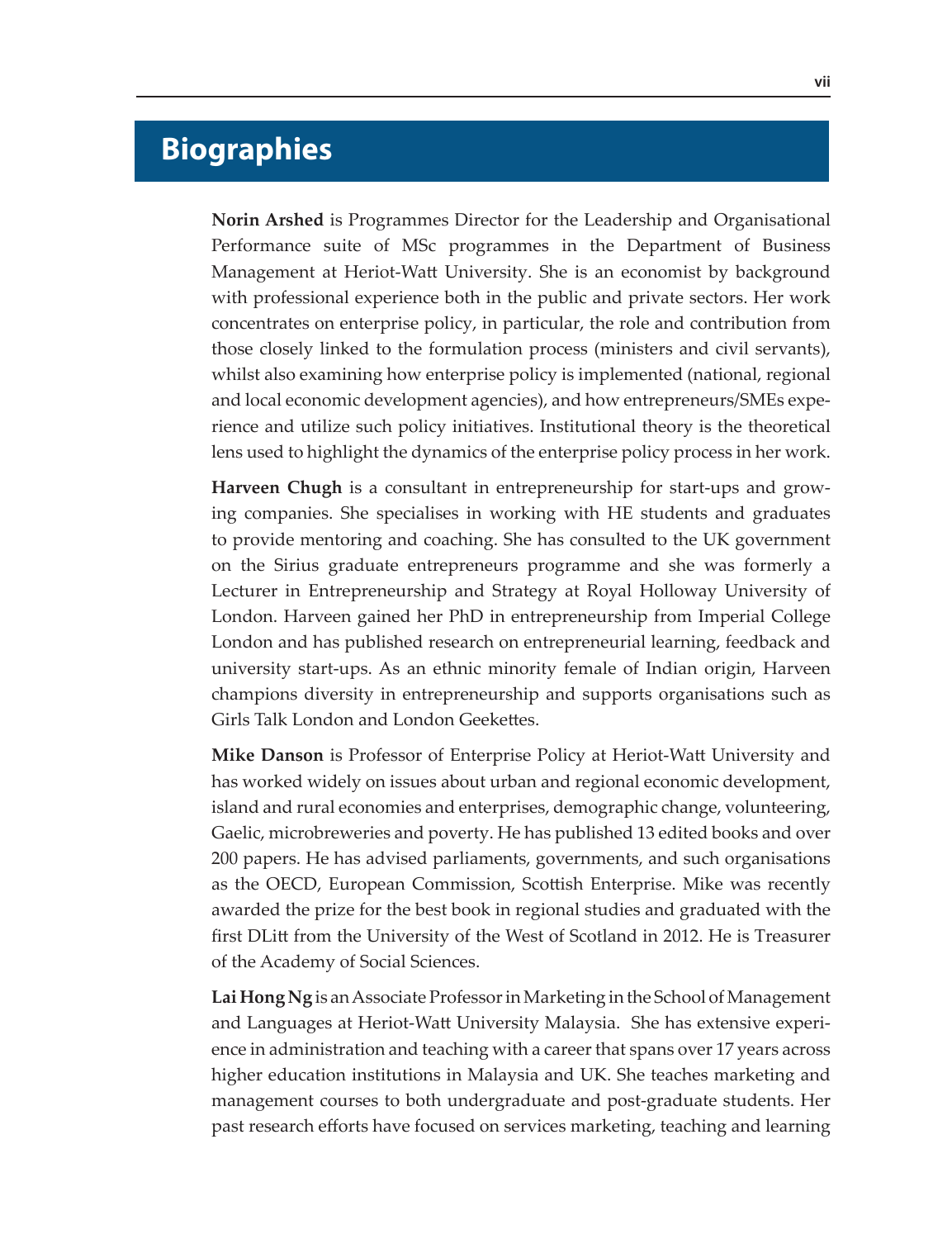and student experience. Currently researching on developing learning spaces for educating Gen-Z in HEIs and the behaviour of interacting parties in service encounters – an interdisciplinary research borrowing literatures from social psychology.

**Michelle Nguyen** is a Programme Manager for International Trade and Investment promotion in the UK. She has previously advised and worked on projects for the Irish Government and the European Parliament. Michelle has a varied professional background in establishing new ventures, conducting international business, building client relationships and delivering corporate training. She has worked across blue chip companies, family-run enterprises and business incubation environments. Michelle holds a BA (Hons) in Economics and Social Studies from NUI Galway and an MBS in International Entrepreneurship Management from University of Limerick. Michelle's particular areas of interest are investigation of the environment required for success, the psychology of entrepreneurs and acting as a connector within industry.

**Julie McFarlane** is Assistant Professor for the School of Management & Languages at Heriot-Watt University, teaching areas in business, marketing and enterprise. She recently completed a PhD in Entrepreneurial Business Models in the Creative industries at the University of Strathclyde's Hunter Centre for Entrepreneurship. Prior to her PhD, Julie received a MSc (with Distinction) in Innovation, Commercialisation and Entrepreneurship from the University of Stirling as well as a BA (with Honours) in Business Studies and Marketing, and has over 10yrs experience working closely with entrepreneurs. Julie also has an interest in dynamic business models, specifically the process of entrepreneurship in the music industry.

**Linda McGilvray** has over 20 years' experience of working within the private, public and third sectors. As well as lecturing in social enterprise and business planning she has gained much of her professional experience researching economic and social issues for Scottish regeneration agencies. Linda has also worked in the social enterprise sector and managed a WISE project called *true* GRIT in Glasgow, which was dedicated to providing market and social research services. Lloyd, Patrick and Diarmuid were students in HW's Social Enterprise class during 2014-2015 and their contributions to the subject of social entrepreneurship were formative in the development of Chapter 5.

**UmmeSalma Mujtab**a is a Teaching Fellow in Management and International Business in the School of Management and Languages based at the Dubai Campus. She is also undergraduate year 1 and 2 coordinator at the School of Management and Languages.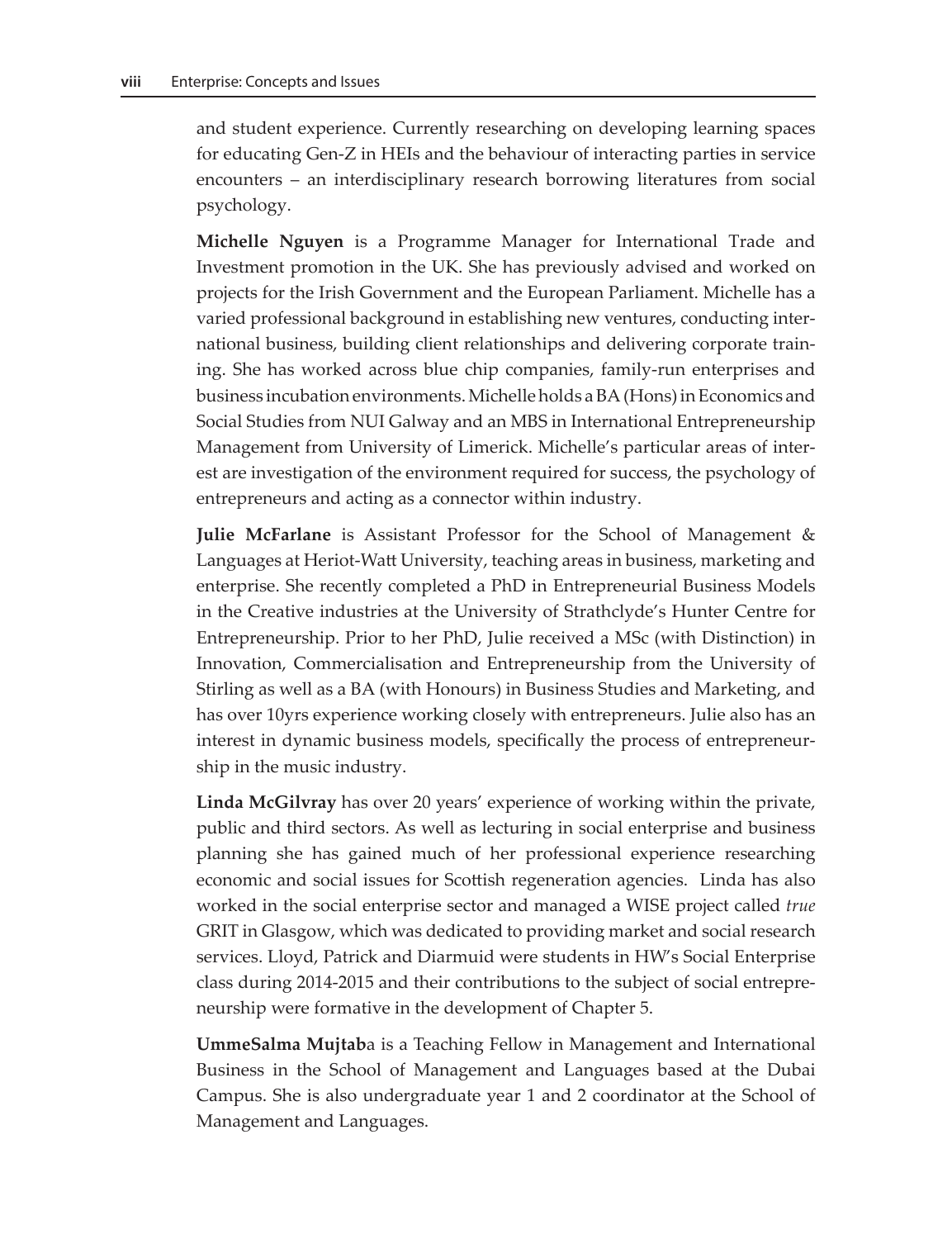**Jaydeep Pancholi** is a PhD student within the School of Management and Languages at Heriot-Watt University, Edinburgh. His PhD thesis is investigating business strategy within the context of conflict zones, reviewing stakeholder influences on strategic decision and conflict resolution. Prior to this Jaydeep gained a BA (hons) in International Business and Marketing at the University of Strathclyde, Glasgow, including an exchange at Nanyang Technological University, Singapore, studying courses in management and culture. This was followed by work at a leading automotive manufacture in corporate fleet. Jaydeep's academic interests are rooted in his extensive voluntary work in personal development and corporate sustainability while being a trainer for a global NGO.

**Jane Queenan** is an Associate Professor in the Department of Business Management, School of Management and Languages at Heriot-Watt University. She lectures in Entrepreneurship and Business Ethics. Jane has many years of experience in the field of business development and founded and managed two successful consultancy practices prior to entering academia.

**John Sanders** is an Associate Professor in Management in the School of Management and Languages at Heriot-Watt University. He teaches strategic management courses to both undergraduate and post-graduate students. In addition, he teaches a small business management course to final year undergraduate students. Strategic fit within a University setting was the subject of his PhD. His past research efforts have focused on Internet portals, website quality, social networks and the market reach of rural small firms in Scotland and New Zealand.

**Yen Tran** is an Associate Professor of Strategy, Innovation and Entrepreneurship. She completed her PhD at Copenhagen Business School (Denmark) and Stanford University (USA), obtained her MBA at Asian Institute of Technology (Thailand) and Ohio State University (USA) and her BBA at Hanoi Foreign Trade University (Vietnam). Her research has been internationally recognised at world-class conferences (the Academy of Management Conference) and published in world-class journals such as *R&D Management*, *Management International Review*, *Long Range Planning*, *International Business Review* and the *Academy of Management Best Paper Proceedings (USA)*. Her research area is within international entrepreneurship, capability development, knowledge management and new venture creation particularly in emerging markets. She also is an active member of the Academy of Management (USA).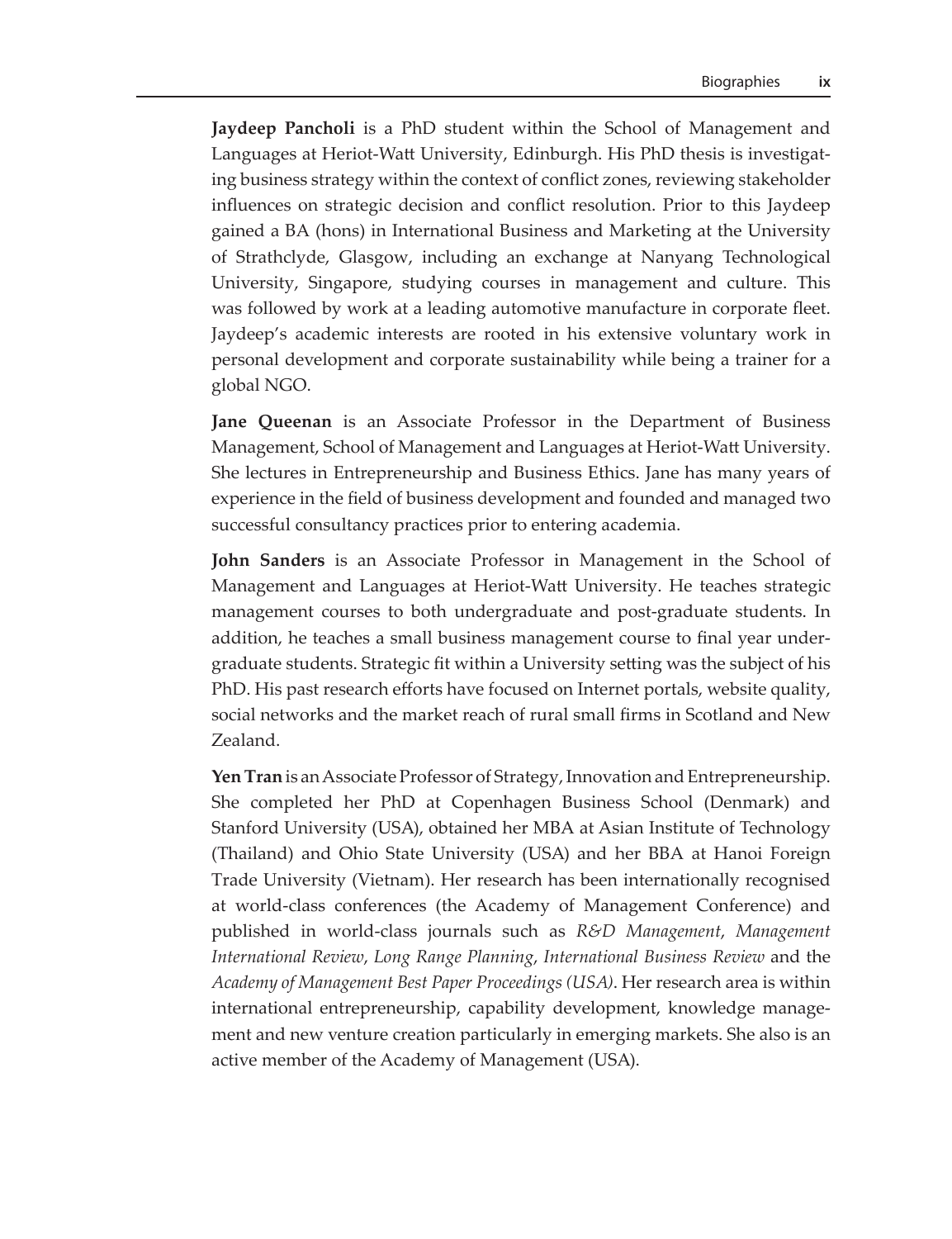### **Preface**

Entrepreneurship throughout the world is awakening a revolution that is reforming and revitalising economies at all levels, with the establishment of both new ventures and the growth of existing businesses as crucibles for change. This rising recognition of entrepreneurship and entrepreneurs means they have become global phenomena over the last 25 years, whereby entrepreneurship is seen as a key driver of economic and social development. The entrepreneurial process underpinning these developments can be found in business start-ups, in growing enterprises and in multinational corporations and so the study of entrepreneurship has generated considerable interest from academics as well as policy makers and practitioners. To improve national competitiveness and promote resilience, governments are seeking to increase business start-up rates and improve the contribution of growing firms to employment and economic growth. For scholars, the importance of entrepreneurship to employment, innovation, productivity and income growth has led to increasing numbers of researchers investigating and contributing to the field.

This book introduces many of the terms, theories and practices in the fields of entrepreneurship and enterprise. It covers their origins and development and addresses their drivers, barriers and evolution into new areas of business and economic activity. Academics continue to debate and dispute what defines an entrepreneur, often using the terms self-employed, small business owner, small business owner/manager and entrepreneur interchangeably (Lundstrom and Stevenson, 2005). While the term 'entrepreneur' is French in origin, a literal meaning might translate as 'one who takes between' (Deakins, 1996). In the literature and practice fields today entrepreneurial behaviour has been extended beyond the individual running their own business into groups operating within larger companies. To understand how entrepreneurship is being applied across the economy, it is necessary to explore these different dimensions and these are offered in different chapters and studies reported here.

The confusion between entrepreneur, enterprise and small business confounds these definitional problems. Defining the term 'small business' is very difficult anyway, since there are conflicting ideas upon which factors to base the analysis as Storey (2002, p. 8) comments: 'there is no single, uniformly acceptable, definition of a small firm'. Definitions from the Bolton Report of 1971 are regarded by many to be of dubious value to a sector that has changed in complexion, composition, contribution and structure over the last few decades (Storey, 2002).